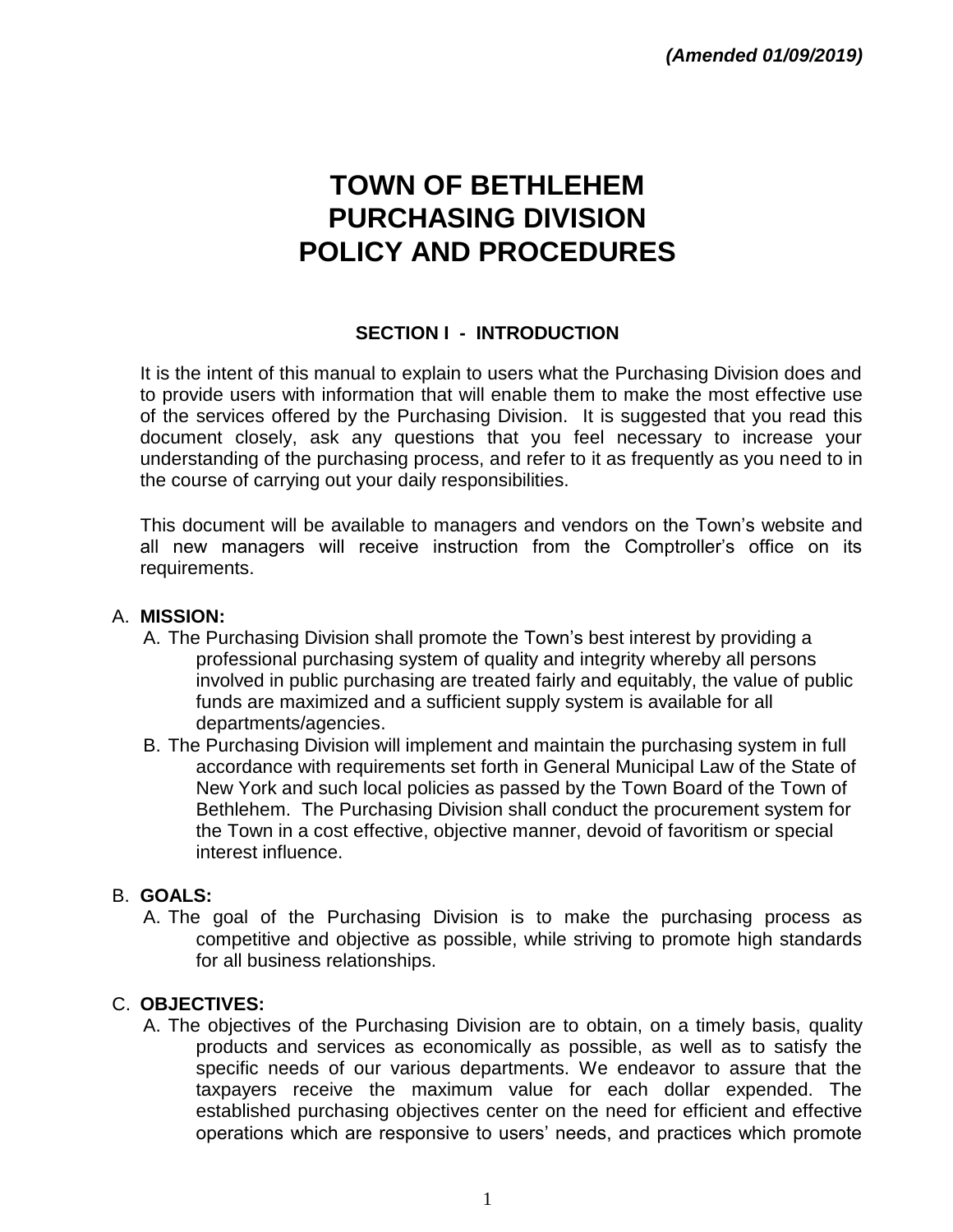sound purchasing management and render the greatest value for the Town's taxpayer's dollars.

#### D. **PURCHASING DIVISION'S RESPONSIBILITIES:**

A. The responsibility of the Purchasing Division is to provide efficient service to the departments in the procurement of goods and services that are of the best value from responsible vendors. Review department recommendations of commodities bids. Review department recommendations of service bids/Request for Proposals (RFP) for conformity with purchasing policy.

#### E. **DEPARTMENT RESPONSIBILITIES:**

- A. Expenditures should be planned sufficiently in advance to allow the Purchasing Division to review for best price and/or overall service.
- B. Purchase orders are based on information and specifications shown on the requisition. Care should be taken so that specifications are adequate to allow someone with little or no knowledge of the merchandise to place the order properly. When requesting parts for machines or equipment, a manufacturer and part number or model number of the unit the parts are for should be stated on the requisition.
- C. Employees who are involved in their department's procurement process are to familiarize themselves with all policies and procedures. Supervisors are to ensure that new employees have read these policies.
- D. No purchase shall be divided for the purpose of bringing the value of the order down to avoid using more stringent purchasing methods or restrictions.
- E. It is also important that all employees involved in the procurement process maintain high ethical standards of conduct and avoid situations where there is even the appearance of impropriety.

#### **SECTION II - PURCHASING PROCEDURES**

#### **A. GENERAL:**

- i. Only the Town's Comptroller or Deputy Comptroller may commit the Town for a purchase. No purchase may be made without a purchase order signed by the Comptroller or Deputy Comptroller or a purchasing card may be used as outlined in Section X.
- ii. The dollar amount of the purchase and/or the commodity/service being acquired is the basis for determining the correct purchasing procedure. This dollar amount is determined on a Town wide basis, not on a departmental basis. The use of commodity codes has enabled the Purchasing Division to easily identify those commodities that require public bids.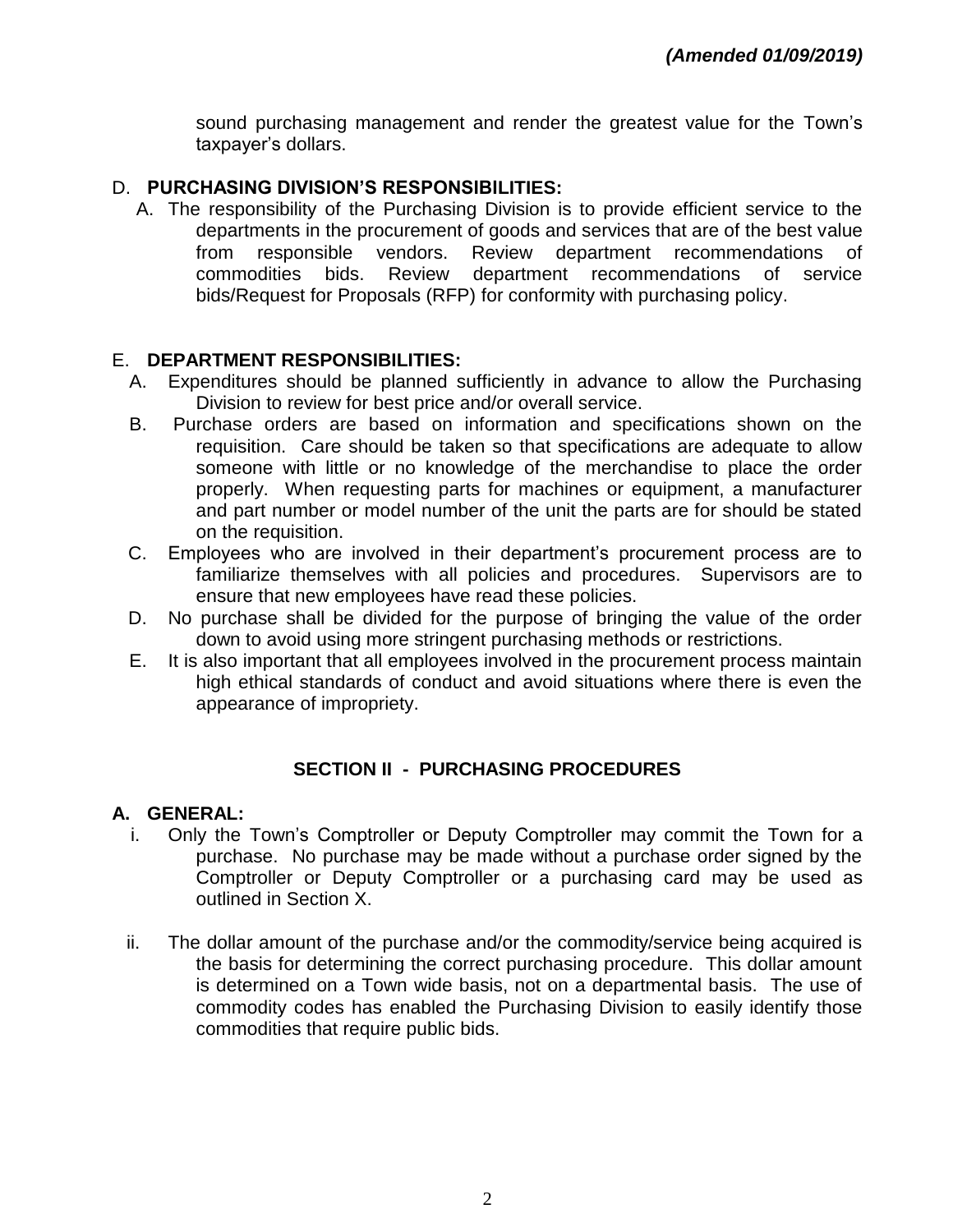- **iii.** The Purchasing Division has the right to make alternative suggestions to the requisitioner if, in the judgment of the Purchasing Division, the specifications would restrict competition, or otherwise preclude the most economical purchase of the required items.
- iv. Departments should plan purchases sufficiently in advance to allow for best price and/or overall service to be obtained.

## **B. REQUISITIONS**

- i. The Purchasing Division receives requests for supplies, services and equipment from the departments through the Purchasing/Inventory (PI) financial system. The Department Head or his/her designee reviews each requisition for its completion and determines the correct purchasing procedures for that order. Requisitions with incomplete product descriptions are rejected back to the requestioner, until enough information is given to properly identify the product being requested.
- ii. **A completed requisition form in PI will include the following:** 
	- Department name
	- Date requisition is initiated
	- Catalog number & manufacturer
	- Detailed description of items(s) requested
	- Date required
	- Unit measure (each or pack)
	- Quantity required
	- Account to be charged
	- Special instructions
	- Suggested vendors
	- Commodity Codes as required

## **C. THE PURCHASE ORDER:**

- i. Requisitioned Request:
- ii. Department Head Approval
	- a. Fleet Manager (Vehicles and Equipment)
	- b. MIS Manager ( Computer and Software)
- iii. Comptroller or Deputy Comptroller Approval (Financial and Purchasing Procedure Review)
	- a. The Purchasing Division may require Town Supervisor approval under some conditions.
	- b. The Purchasing Division will not issue a purchase order for goods or services that have been purchased without prior approval from the Purchasing Division.
	- c. Emergency purchase order requests must be kept to a minimum and must be for essential items when the normal delay in processing will significantly affect the operation of the department. Routine items, which the department has forgotten to maintain in inventory or anticipate a requirement, will not meet the guidelines.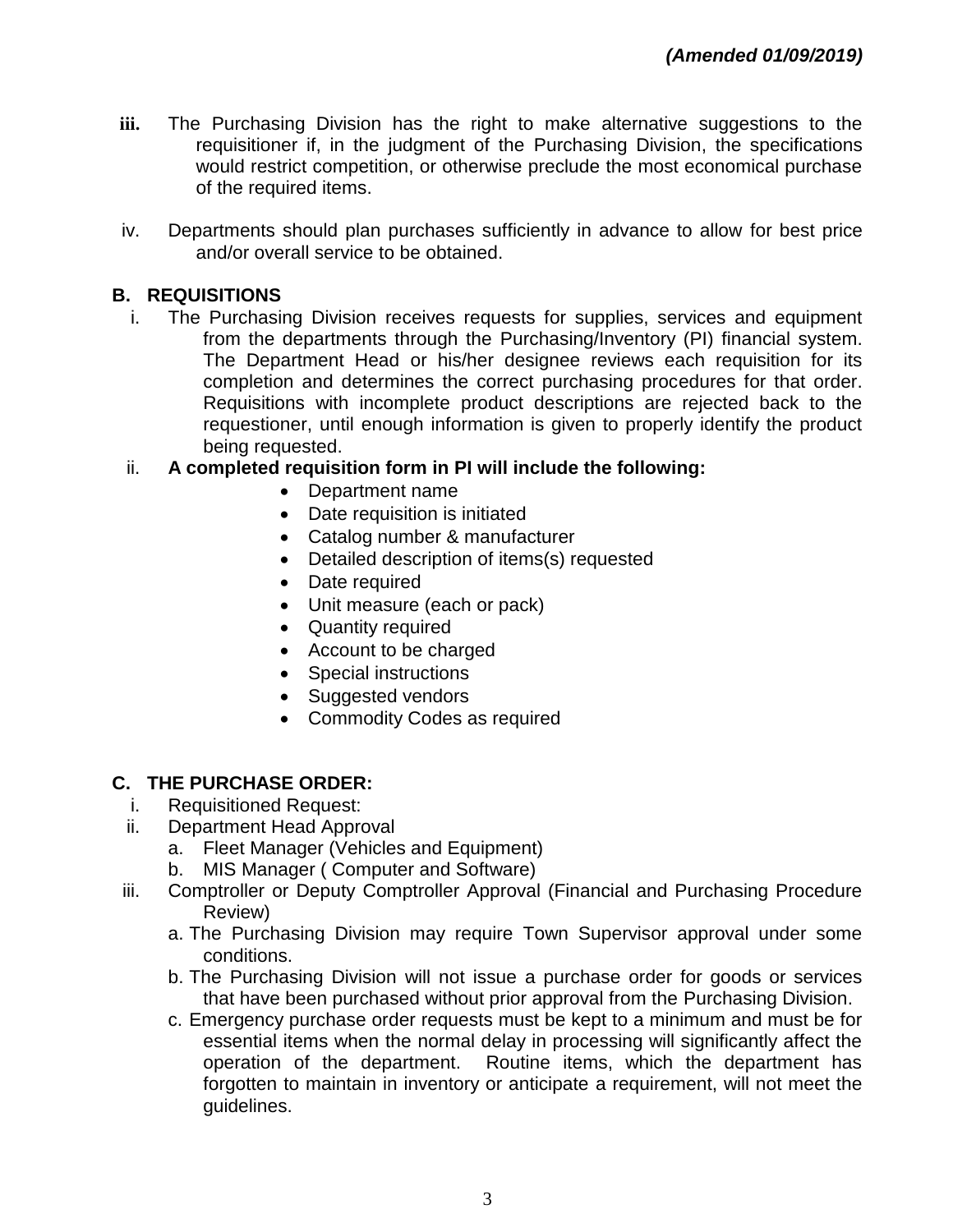- d. The Purchasing Division will require the following information before processing an emergency purchase order request:
	- What is needed?
	- Why is the item needed immediately?
	- Who is the suggested vendor?
	- What is the lead time for delivery from the suggested vendor?
- e. After securing the above information, the Purchasing Division will approve or disapprove the request. If approved, the Purchasing Division will convert the requisition to a purchase order and the department may then order the goods or services.

#### **SECTION III - THE BID PROCESS**

Competitive bidding is required for purchase of commodities or like commodities regardless of funding source with an anticipated value of \$20,000 or more.

( Exceptions to bidding see Section XII ) The competitive bidding process ensures that all bidders receive the same information and the bid award shall be made to the lowest responsible bidder.

Planning and gathering information is vital. Sufficient lead time should be built into the procurement process to permit adequate planning, specification writing, bidding, vendor selections, documentation, etc. Departments should allow sufficient time for the Purchasing Division to review bids, product specifications or scopes of work. Additional time will be needed for bids and RFPs where contracts must be approved by the Supervisor or the Town Board. A request in writing to advertise for a Bid must be made to the Purchasing Division prior to the placing of any legal notices. The minimum time allowed in New York State between the advertising date and the bid opening date is five (5) days, however longer periods may be required depending on the complexity of the project or item being specified.

 Advertisements for public Bids and Requests for Professional Services are published in the designated official Town newspapers, *The Spotlight* or *The Times Union*.

All Bids and RFPs are posted on the Empire State Purchasing Group (ESPG) website for viewing and downloading.

The Town Clerk or effecting department issues bid or proposal packages to vendors/contractors at the advertised location or by down loading from the ESPG website. Bid or proposal packages are also mailed First Class, or Federal Expressed when the firm furnishes a Federal Express account number. The request for bid or proposal package must come in writing, e-mail or by fax.

All bid or proposal packages picked up at the Town Clerk's Office are recorded on the bidders specification pick up form. The ESPG website maintains a record of all firms who download from the website.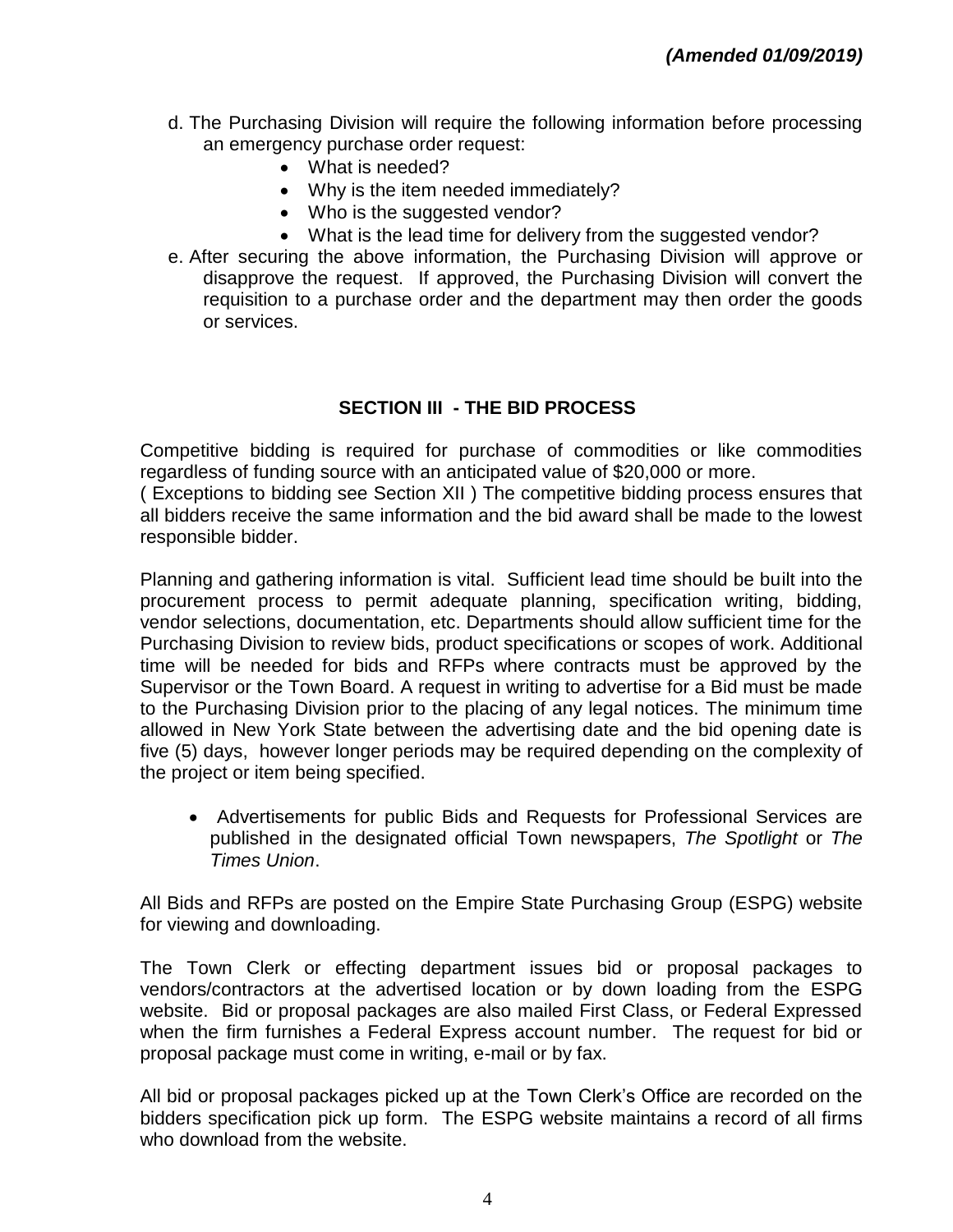## A. **DEVELOPING BID SPECIFICATIONS:**

- i. The department writes a bid using a list of specifications as the specific criteria against which vendors' bids are evaluated. These specifications must be absolutely clear to all the potential bidders. The bid will be awarded to the lowest cost supplier to meet all of the department's needs, exactly as it was defined by the department in the specifications.
- ii. Departments will not be allowed to add or delete requirements after the bids open; the evaluation will be based solely on all requirements set forth in the bid. During the bid process, the vendors must be absolutely certain they are all considering the same thing. The vendor needs to offer the appropriate product at the right price.
- iii. The goal is to have only one possible meaning for the specifications you have listed. Vendors often challenge specs and they want reassurance they're being treated impartially. Departments may be called upon to justify any requirement as the minimum acceptable to meet their legitimate operational needs. Conflict can be avoided by developing a clear, unambiguous specification.
- iv. A good specification should do four things:
	- Identify minimum requirements;
	- Allow for competition;
	- List reproducible test methods to be used in testing for compliance with specifications; and
	- Provide for an equitable award at the lowest possible cost.

#### a. Brand Names

i. Brand names can be used in a specification, however, a bid will generally specify, "brand name or equal" on the bid or RFQ. A brand name gives the parties involved an idea of what type and quality of product you require. And in many cases, several distributors can supply a given brand. You still must address your most important features or requirements. Since no two brands are identical in all respects, describe in which respects you need any product offered to be equivalent. Make it clear at the outset what you consider an "equivalent" to be.

#### b. Use of Vendor Specifications

i. Only departments are qualified to know exactly what their needs are. Avoid turning the job over to a vendor. Vendors' literature is written to describe and promote their products. It is their job to sell their company's product and it is to their benefit to emphasize the uniqueness of their product both verbally and in their product literature.

ii. By copying a vendors' literature rather than writing their own specifications, departments are likely to over-restrict the specifications to the point, where only the vendor whose literature has been copied can meet them. It may reduce competition and result in higher costs.

## B. **NON-APPROPRIATION CLAUSE:**

i. Notwithstanding anything contained herein to the contrary, no default shall be deemed to occur in the event no funds or insufficient funds are appropriated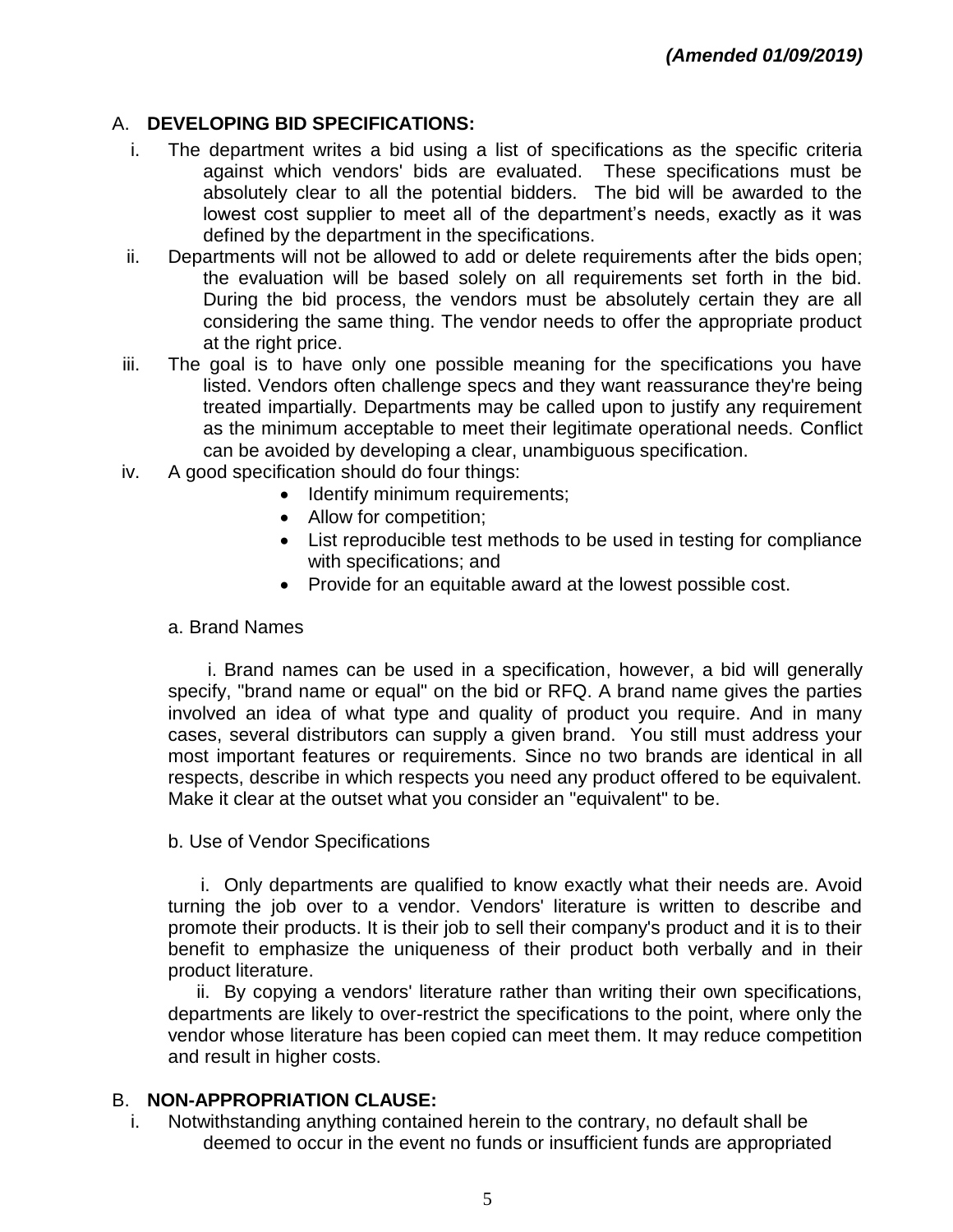and budgeted by or are otherwise unavailable to the Town for payment under an Agreement. The Town will immediately notify the Contractor of such occurrence and the Agreement shall terminate on the last day of the fiscal period for which appropriations were received without penalty or expense to the Town of any kind whatsoever, except as to those portions herein agreed upon for which funds shall have been appropriated and budgeted

### C. **BIDDERS LIST:**

i. In addition to the required public advertisement, the Town posts its bids/RFPs on the ESPG website. Any vendor wishing to have automatic notification must register on the ESPG website and pay a small fee for that service. Vendors who do not wish to have automatic notification may register for free and then they will have access to downloading any document. Vendors who register for free have the responsibility of checking our website to look for business opportunities. The Town will no longer maintain lists of vendors for commodities or services. In order for specifications to be sent to any vendor, that vendor must first contact the issuing department by mail, e-mail or fax, requesting that they be sent via regular mail. Any vendor that requests specifications to be sent by Federal Express or other overnight mail must pay for this service. No bid or proposal packages will be "faxed" to any vendor under any circumstances.

#### D. **BID SECURITY:**

- i. There are two different types of circumstances that may require bid securities.
	- a. **PURCHASE OR SERVICE** A percentage of the estimated bid as security is required in certified check form and/or bid bond. The certified check and/or bid bond of the awarded vendor is held until the Town Clerk receives written notification from the requesting department head that bid items have been received. The bid security is then returned to the awarded vendor.
	- b. **CAPITAL IMPROVEMENT** or **PUBLIC WORKS PROJECTS** A percentage or fixed dollar amount bid security in the form of a certified check or bid bond is required. Bid security will be five percent of the total bidding contract amount or a fixed dollar amount. Bid security will be returned once the required performance bonds have been received and the contracts are fully executed by the Town Supervisor.

## E. **PERFORMANCE BOND:**

i. Performance bonds shall be required when bidding capital improvement or public works projects. Bidders are required to submit their performance bonds before or at the time that they sign a contract. This bond will ensure that the bidder performs for the municipality between the date of award and the date of completion of the contract.

## F. **PREVAILING WAGES:**

i. Prevailing wages consist of pay scales that have been bargained for by the various unions throughout the State and are set by the New York State Department of Labor. Vendors must pay these rates to those employees who work on public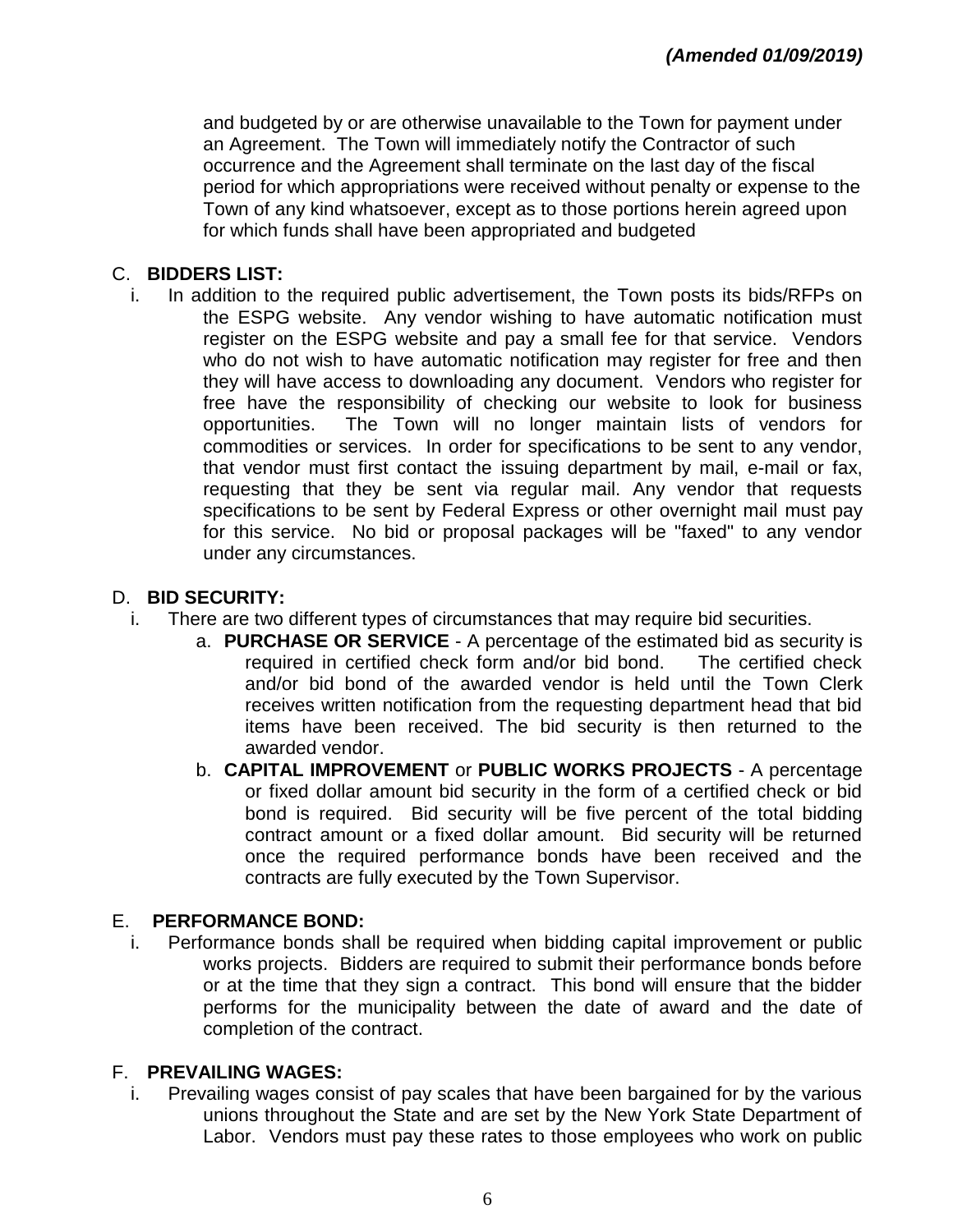works projects or in any municipal building. There is no dollar threshold where these wages do not apply. In having vendors submit quotes, it is extremely important to make sure that they understand that prevailing wages apply for any public works project for the Town, regardless of the cost of the contract.

## G. **ADDENDUMS:**

- i. Only formal, written addenda can alter the bid specifications. When a discrepancy, ambiguity, or omission is revealed, the Town will issue an addendum to clarify the bid requirements. The addendum is sent by fax and/or mail to all vendors that have picked up or were mailed bid packages and posted on the ESPG website. The first addendum will be labeled "Addendum #1". Subsequent addendums issued will be sequentially labeled.
- ii. The Town will make every effort to ensure that the appropriate vendors receive addenda.
- iii. The addendum procedure will also be used to extend the bid date if necessary, to give the vendors/contractors sufficient time to submit a responsible bid.

## H. **RECEIPT OF BIDS:**

- i. Vendors or contractors must mail, express, or deliver sealed bids to the Town Clerk's office on or before the bid deadline specified in the legal advertisement. As the bids are received, they are immediately date and time stamped by the designated time clock, and bid receipt is recorded in the Town Clerk Bid/Proposal Log. No bids are accepted after the bid deadline. Those received after the bid deadline will be returned to the sender unopened. No "fax" machine transmission bids will be accepted under any circumstances. All bids are kept in a secure location.
- ii. At the appointed time, the Town Clerk, or designee, will announce the bids to be opened. The bids will be opened and read aloud, and the bid prices appropriately recorded.

## I. **BID RECOMMENDATION PROCESS:**

i. A copy of all bids received are made and sent to the requesting department with a memo requesting a review and a recommendation or rejection of the lowest responsible bidder. The department shall review the package and send a memo of their recommendation or rejection to the Town Board with a copy to the Purchasing Division. If the lowest responsible bidder is not recommended, then a detailed written explanation from the department head must be attached. The Purchasing Division will review the package and department recommendation, and, if necessary, contact the Town Attorney to clear up any legal technicalities and will approve or disapprove the department's recommendation.

## J. **BID AWARD PROCESS:**

i. The department head must submit the bid package with recommendations to the Town Board for approval. After the approval for the contract is granted, the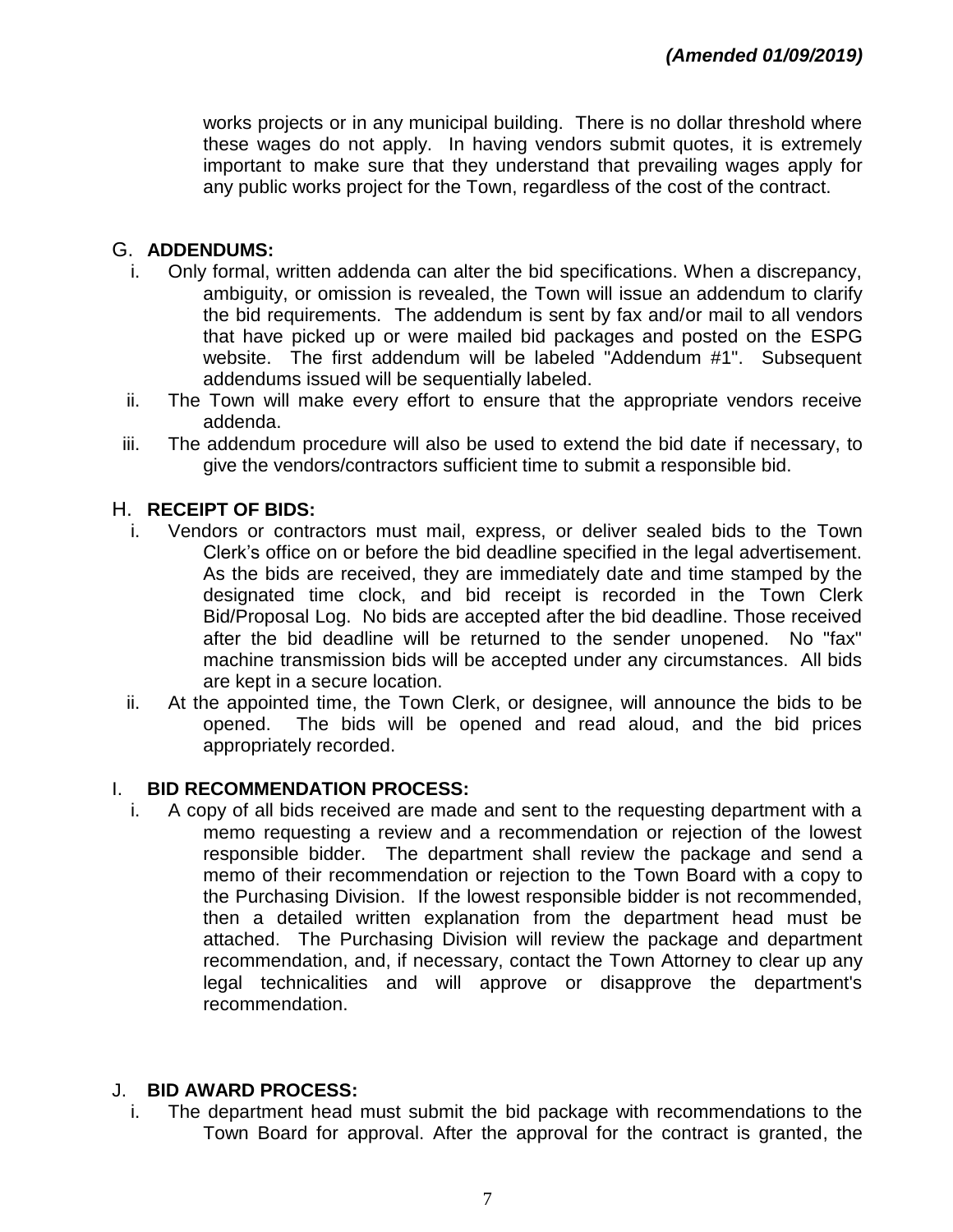Town Clerk will then process any necessary notice of award and the Purchasing Division will process a purchase order. When the award process is finalized, the entire bid package becomes a permanent file in the Town Clerk's Office.

#### K. **PURCHASE OF LIKE COMMODITIES UNDER \$20,000:**

- i. Purchases should be evaluated to determine whether, over the course of the fiscal year, the Town of Bethlehem will spend in excess of the competitive bidding thresholds within each department for the same or similar items or services. Prior year's budgetary appropriations should be referred to for this information and compared with current projections.
- ii. Documentation of actions taken in connection with each such method of procurement is required as follows:
	- a. Attached to the purchase documents (i.e. invoices, voucher, bill, etc.) shall be a notation of any verbal or written quotes, any requests for proposal (RFP/RFQ) responses, contracts, or other documentation of the non-bid procurement process.
- iii. Where competitive bidding is not required by General Municipal Law 103, the Town Board has adopted the following conditions under which, and the manner in which, procurements of commodities shall be made:

| a <sub>1</sub> | $$0.00 - $1,999.99$   | Awarded at the discretion of the Department<br>Head, with the approval of the Purchasing                                                                                                                 |
|----------------|-----------------------|----------------------------------------------------------------------------------------------------------------------------------------------------------------------------------------------------------|
| $h$ .          | $$2,000 - $4,999.99$  | Division.<br>Minimum of three documented telephone<br>quotes, with award recommendation being<br>made by the department head, and with the<br>approval of the Purchasing Division.                       |
| C.             | \$5,000 - \$19,999.99 | Minimum of three vendor submitted written, e-<br>mail or facsimile price quotes, with award<br>recommendation being made by the<br>department head, and with the approval of the<br>Purchasing Division. |
| d.             | \$20,000.00 - above   | Sealed bids in conformance with General<br>Municipal Law, Section 103.                                                                                                                                   |

## iv. **PURCHASES OF COMMODITIES, EQUIPMENT OR GOODS:**

## L. **PUBLIC WORKS PROJECTS UNDER \$35,000:**

i. Where competitive bidding is not required by General Municipal Law 103, the Town Board has adopted the following conditions under which, and the manner in which, public works project procurements shall be made: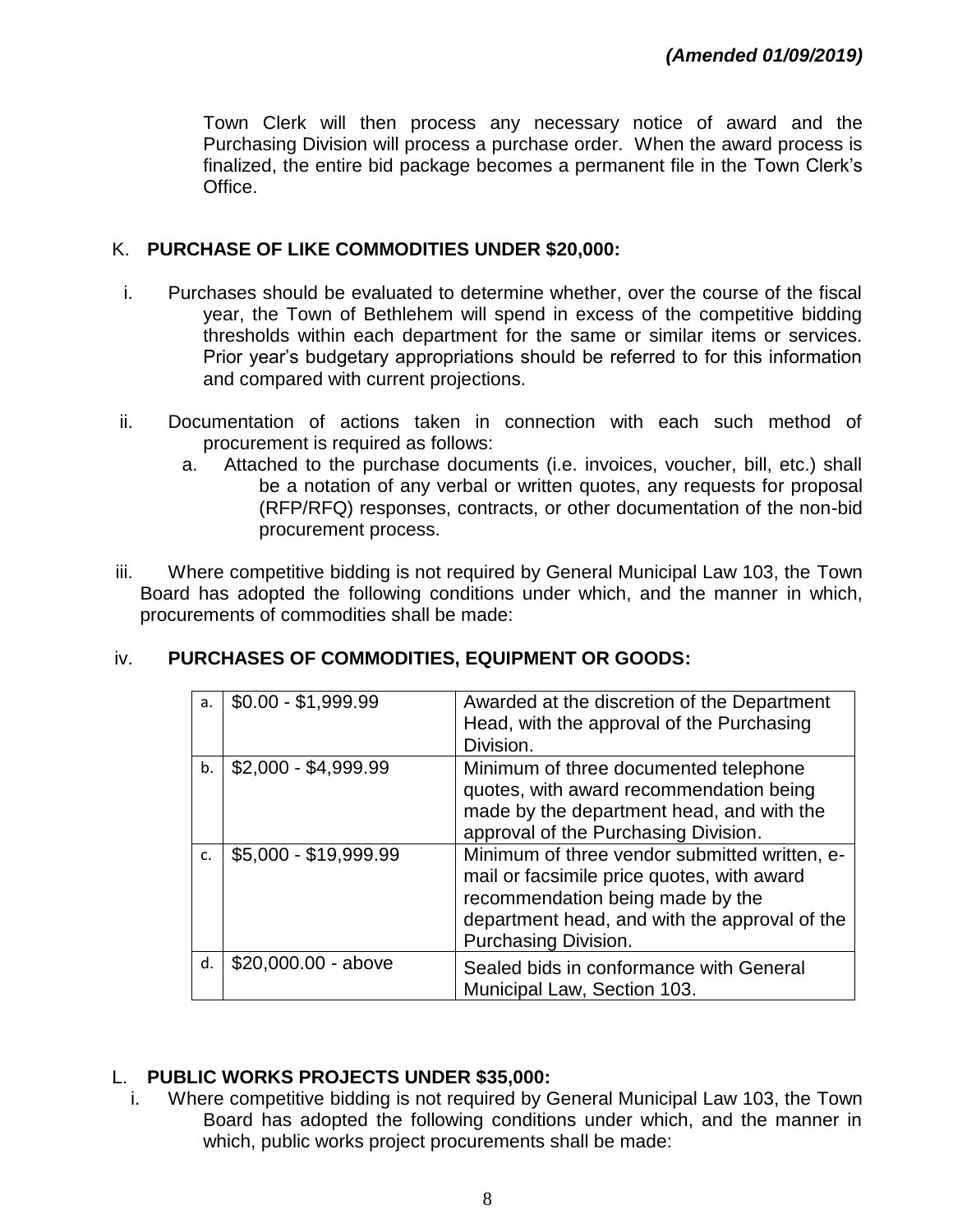### ii. **PURCHASES FOR PUBLIC WORKS PROJECTS/CONTRACTS:**

| a. | $$0.00 - $1,999.99$   | Awarded at the discretion of the Department   |  |  |
|----|-----------------------|-----------------------------------------------|--|--|
|    |                       | Head, with the approval of the Purchasing     |  |  |
|    |                       | Department                                    |  |  |
| b. | $$2,000 - $4,999.99$  | Minimum of three documented telephone         |  |  |
|    |                       | quotes, with award recommendation being       |  |  |
|    |                       | made by the department head, and with the     |  |  |
|    |                       | approval of the Purchasing Division           |  |  |
| c. | \$5,000 - \$34,999.99 | Minimum of three vendor submitted written, e- |  |  |
|    |                       | mail or facsimile price quotes, with award    |  |  |
|    |                       | recommendation being made by the              |  |  |
|    |                       | department head, and with the approval of the |  |  |
|    |                       | Purchasing Division                           |  |  |
| d. | $$35,000.00 - above$  | Sealed bids in conformance with General       |  |  |
|    |                       | Municipal Law, Section 103                    |  |  |

## M. **PROCURING PROFESSIONAL SERVICES:**

- i. The Town Board has adopted the following policy under which, and the manner in which, procurements of professional services shall be made:
	- a. As a matter of good practice, Requests for Proposals (RFP's) should be done in order to hire the most qualified service provider, at the most reasonable price. Annual RFP's are not required; however, they must be done for any initial contracts exceeding \$20,000. Note that the \$20,000 limit is an annual limit, but the threshold for a professional engagement for a specific type of service or project, which may span multiple fiscal years is \$35,000.
	- b. Engagements for under \$20,000 do not require an RFP; however, it is expected that departments will exercise due diligence to make sure that a competent professional is chosen, at a reasonable fee. If there is a possibility that the scope of services might ultimately exceed \$20,000 annually due to multiple phases of work or due to certain contingencies, departments should consider preparation of an RFP. Where we have a combination of goods and services the two need to be reviewed separately to determine if board approval is necessary in a proposal. If a payment request is made for services in excess of \$20,000, and an RFP was not solicited, Town Board approval will be required prior to payment by the Comptroller's Office.
- ii. Creation of the RFP: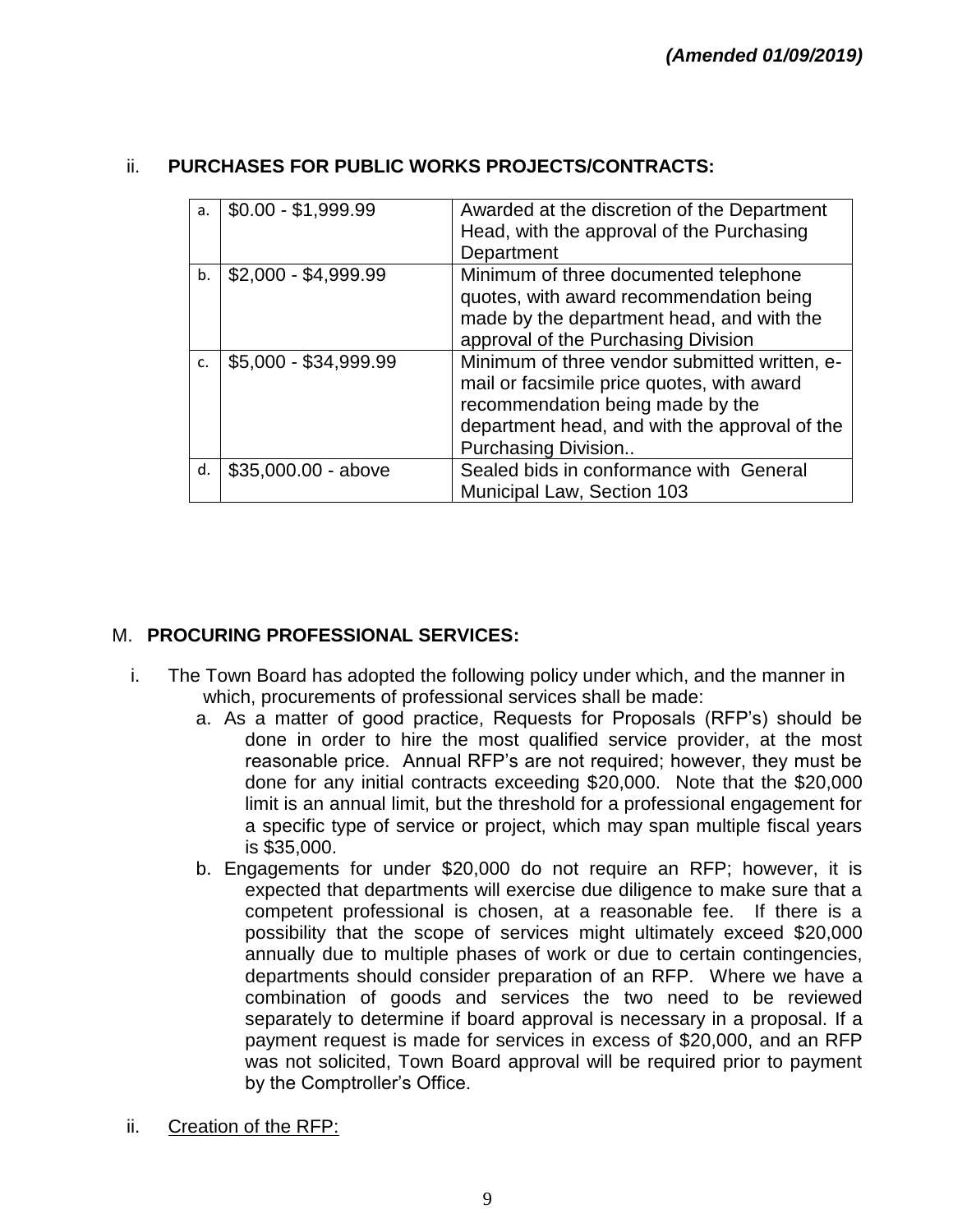a. Certain projects may require interdepartmental collaboration, and should be managed on a joint basis as deemed necessary.

*NOTE: A Request for Qualifications (RFQ) may be appropriate if it is deemed desirable to narrow the scope of the actual RFP review to professionals who have been designated as eligible to submit an RFP, based on an assessment of their expertise. The focus of an RFQ is solely on a professional's realm of relevant experience, where the Town sets forth the minimum standards we require. An RFQ does not solicit a proposal on the specific project at hand. Once the professionals have been deemed qualified, then they can respond to the Town's detailed RFP. Please see the Purchasing Division if you are considering this.*

- b. The department initiating the RFP must provide a draft copy of the RFP to the Purchasing Division, for review and approval prior to issuance. The review will be completed within ten (10) business days. The purpose of this review is to achieve uniformity in format, and standardization in certain contractual language.
- c. The department issuing the RFP generally performs the review of responses, and makes the recommendation for appointment.
- iii. Who is Authorized to Hire the Professional?
	- a. Annual Services Less than or Equal to \$20,000 for specifically budgeted services: Town Supervisor
	- b. Annual Services Greater than \$20,000 for specifically budgeted services, and for non-budgeted services, which also required a budget modification: Town Board
	- c. Professional services funded by the project developer only require the approval of the Town Supervisor if project funding is held in a Town controlled designated account. If any costs are to be committed by the Town, either implicitly or explicitly, then approvals are required by thresholds set in iii. A and B.
		- i. The Town Supervisor, regardless of the approval level, must sign all contracts. A purchase order must be issued upon the contract signing. *(NOTE: an "inverted" purchase order is typically used for professional services)*
- iv. Duration of the Selection Based upon the RFP Process:
	- a. Once a professional has been selected, their services may be utilized within five years of the appointment, assuming their work is within the scope of the initial RFP, and their prices are within a reasonable range (allowing for modest price escalations). RFP's must be reissued every five years, at a minimum, in order to ensure that the goals of a most qualified/reasonably priced professional is engaged. Note that the contract term would generally be for a one-year period – the policy merely allows the initial RFP to be valid as a means of selection for a five-year period.
- v. What if the Approved Professional is Unable to Provide Services?
	- a. In the event a professional appointed in accordance with this policy is unable to provide the services, or if the Town is not satisfied with the services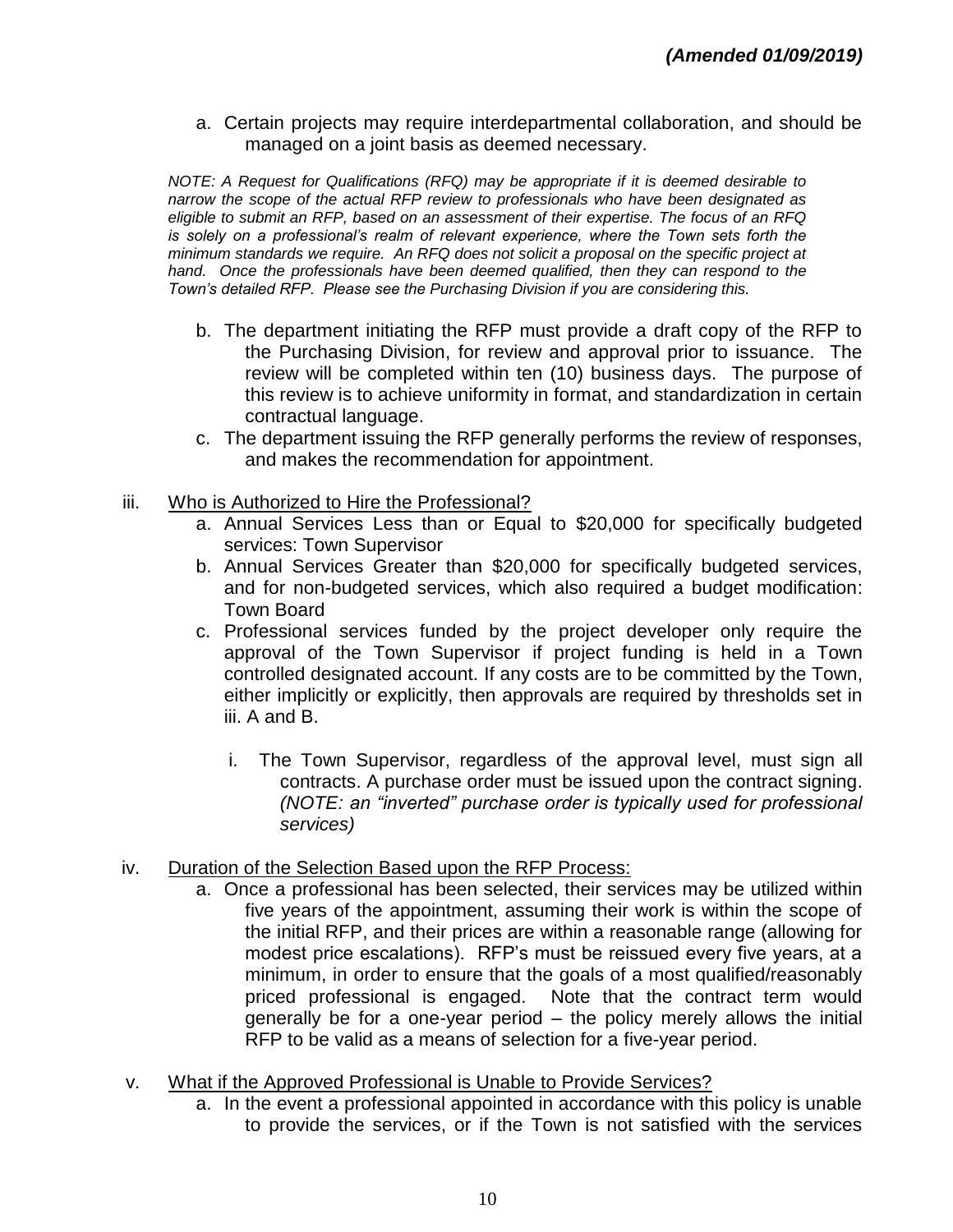provided, the department may refer back to the most recent RFP file, and contact the second and third choices. Upon updating price information, the department may then recommend the appointment of a new professional by the Town Board, without going through another RFP process.

- b. This new appointment will then start the five-year period in which the professional can serve without conducting a new RFP.
- vi. Exceptions, requiring Town Board approval, regardless of amount:
	- a. At the discretion of the department head and Town Supervisor, or as otherwise may be required by statute, purchased services for less than \$20,000 may be referred to the Town Board for approval. The following items require Town Board approval, regardless of amount:
		- i. Audit Services. Note that the auditors are subject to annual appointment.
		- ii. Legal Services. Exempt from RFP requirements; however, subject to recommendation from the Town Attorney, and ultimate approval by the Town Board.
		- iii. Deferred Compensation Plan Administrator. The NYSDCB requires RFP's to be solicited every five years, and the Town Board must make the appointment, in accordance with state regulations.
- vii. Emergency Engagements:
	- a. Although likely to be a rare event, there may be an emergency situation in which professional consulting is required immediately in order to protect the public interest. If a department head deems such an emergency to exist, with the written approval of the Town Supervisor, a professional may be engaged. If the scope of the work is anticipated to exceed \$20,000, the facts and circumstances of the emergency necessitating the hiring of the consultant without adherence to the RFP requirement must be submitted to the Town Board, for their ultimate approval, prior to payment by the Comptroller's Office.
- viii. Exceptions to the RFP Requirement:
	- a. Certain Proprietary Software: Although initial decisions to purchase proprietary software (licensed and supported by the company who created the software) should conform to the RFP requirement, subsequent purchases of integrated software modules may not be subject to the RFP process, if it is deemed and documented to be contrary to the public interest to deviate from an adopted business platform. All purchases of software must have been budgeted and require the approval of the Director of MIS.
- ix. Insurance:
	- ii. The selection of an insurance carrier(s) is reviewed annually, and the Town's account is remarketed at least once every three years. In addition, the selection process is independently reviewed every five years.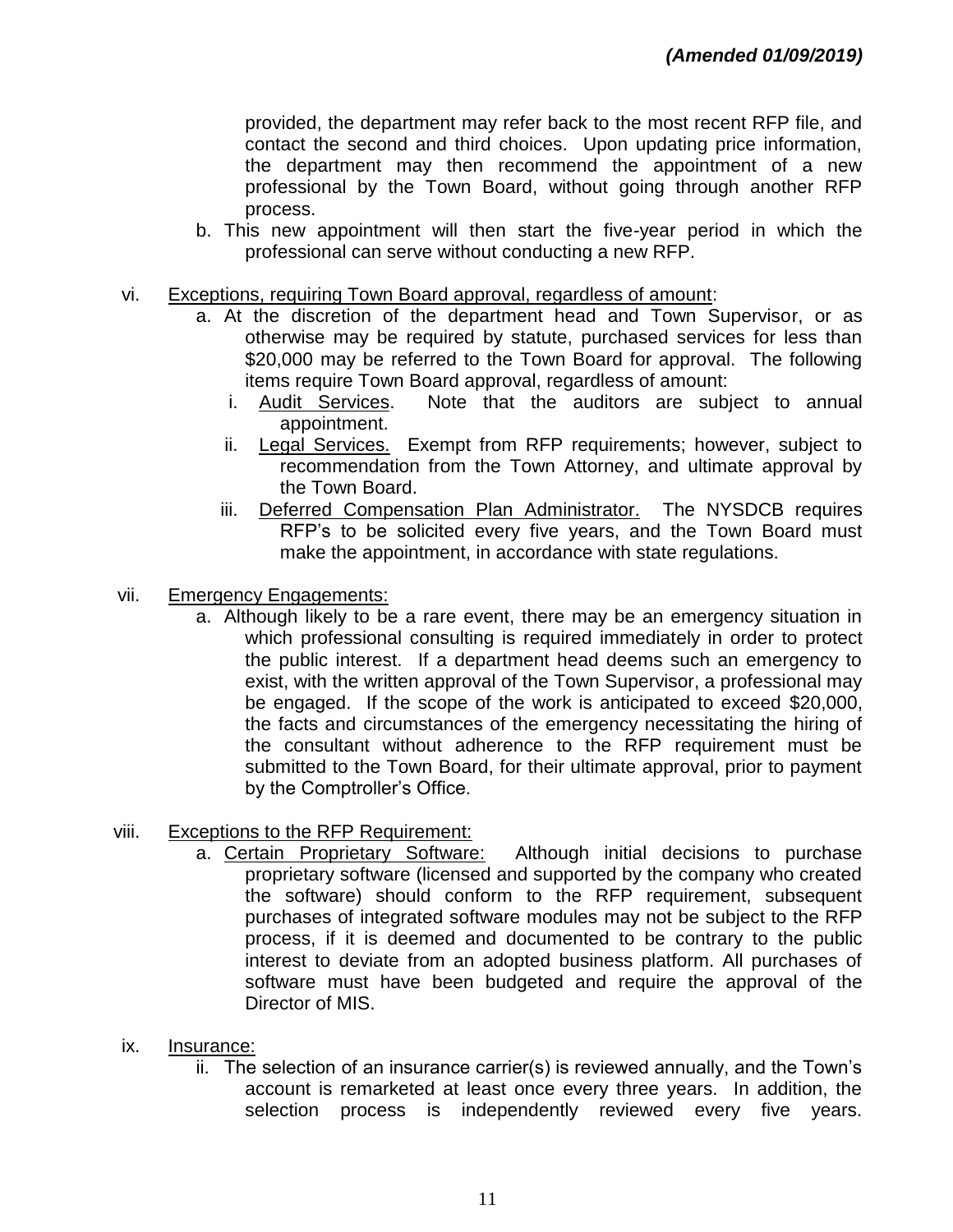Accordingly, these policies meet the established goal of obtaining the best service and product at the best price.

#### **SECTION IV - SOLE SOURCE**

Competitive bidding proposals are not required under Section 103 in the General Municipal Law in those limited situations when there is only one possible source from which to procure goods and services required in the public interest such as in the case of certain patented goods or services or public utility services (see, gen, 1986 Opns St Comp No. 86-25, p 41).

In making these determinations, the department head should be prepared to show, among other things,: the unique benefits of the patented item as compared to other items available in the marketplace; that no other item provides substantially equivalent or similar benefits; and that, considering the benefits received, the cost of the item is reasonable, when compared to conventional methods. In addition, the department head should be prepared to document, as a matter of fact, that there is no possibility of competition for the procurement of the goods.

The New York State Comptroller's Office, Division of Municipal Affairs, required that any municipal officers executing sole source documents should be prepared to "factually verify that the goods or services sought may only be obtained from a single source." This must be in the form of a letter provided from the company stating that their product or service is unavailable through other vendors.

To initiate a sole source purchase, the requesting department must submit a Sole Source Justification Form, in addition to the letter from the supplier. This form must contain the name and address of the vendor; a complete catalog number, manufacturer and description of all sole source items; and bear the original signature of the department head.

Upon receipt of the fully processed Sole Source Justification Form, the Purchasing Division will verify that the requested item or service is available from only one supplier, in accordance with statutes permitting sole source procurement.

No official or employee shall be interested financially in any contract entered into by the Town. This also precludes acceptance of gratuities, financial or otherwise, by the above persons, from any supplier of materials or services.

#### **SECTION V - PUBLIC WORKS PROJECTS/CONTRACTS**

It is important to distinguish between contracts for public works and purchase contracts, as these items are not defined in the General Municipal Law. This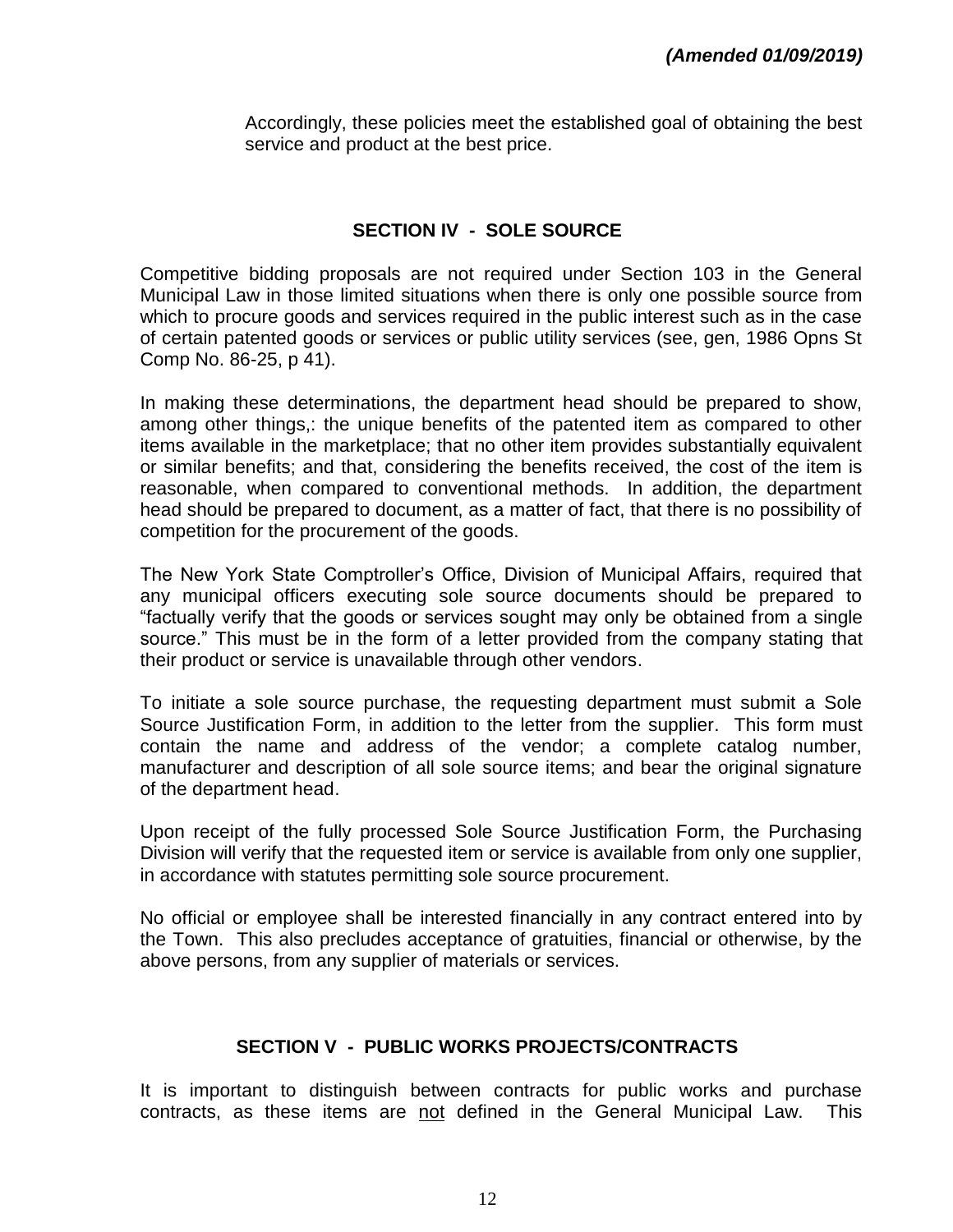distinction is especially important because there is a \$15,000.00 difference between the bidding thresholds.

In general, purchase contracts involve the acquisition of commodities, materials, supplies or equipment, while contracts for public work involve services, labor or construction. Many times contracts involve both goods and services and it is difficult to determine which bid limit to apply. Each procurement must be reviewed on a case by case basis and determination must be made as to what kind of contract is involved. As a general rule, if the contract involves a substantial amount of services, such that it is the focal point and the acquisition of goods is incidental, it will be considered a contract for public works. Conversely, if services or labor are only minimal or incidental to the acquisition of goods, it is considered a purchase contract.

#### **SECTION VI - SERVICES**

A service is considered to be any job where a final cost **CANNOT** be determined before the repair or service is made.

Repairs/services where comparable estimates can be obtained will be issued an inverted purchase order.

#### **SECTION VII - EMERGENCIES**

Subdivision (4) of General Municipal Law Section 103 set forth an exception to bidding requirements for emergency situations and provides as follows:

"Notwithstanding the provisions of subdivision one of this section, in the case of a public whereby circumstances affecting public buildings, public property or the life, health, safety or property of the inhabitants of a political subdivision or district therein, require immediate action which cannot await competitive bidding, contracts for public work or the purchase of supplies, material or equipment may be let by the appropriate officer, board or agency of a political subdivision or district therein."

Accordingly, there are three basic statutory criteria to be met in order to fall within this exception:

- 1. The situation must arise out of an accident or unforeseen occurrence or condition;
- 2. Public buildings, public property or the life, health, safety or property of the political sub-division's residents must be affected;
- 3. The situation must require immediate action which cannot await competitive bidding. Even when a governing board passes a resolution that a public emergency exists, the public interest dictates that public purchases are made at the lowest possible cost, seeking competition by informal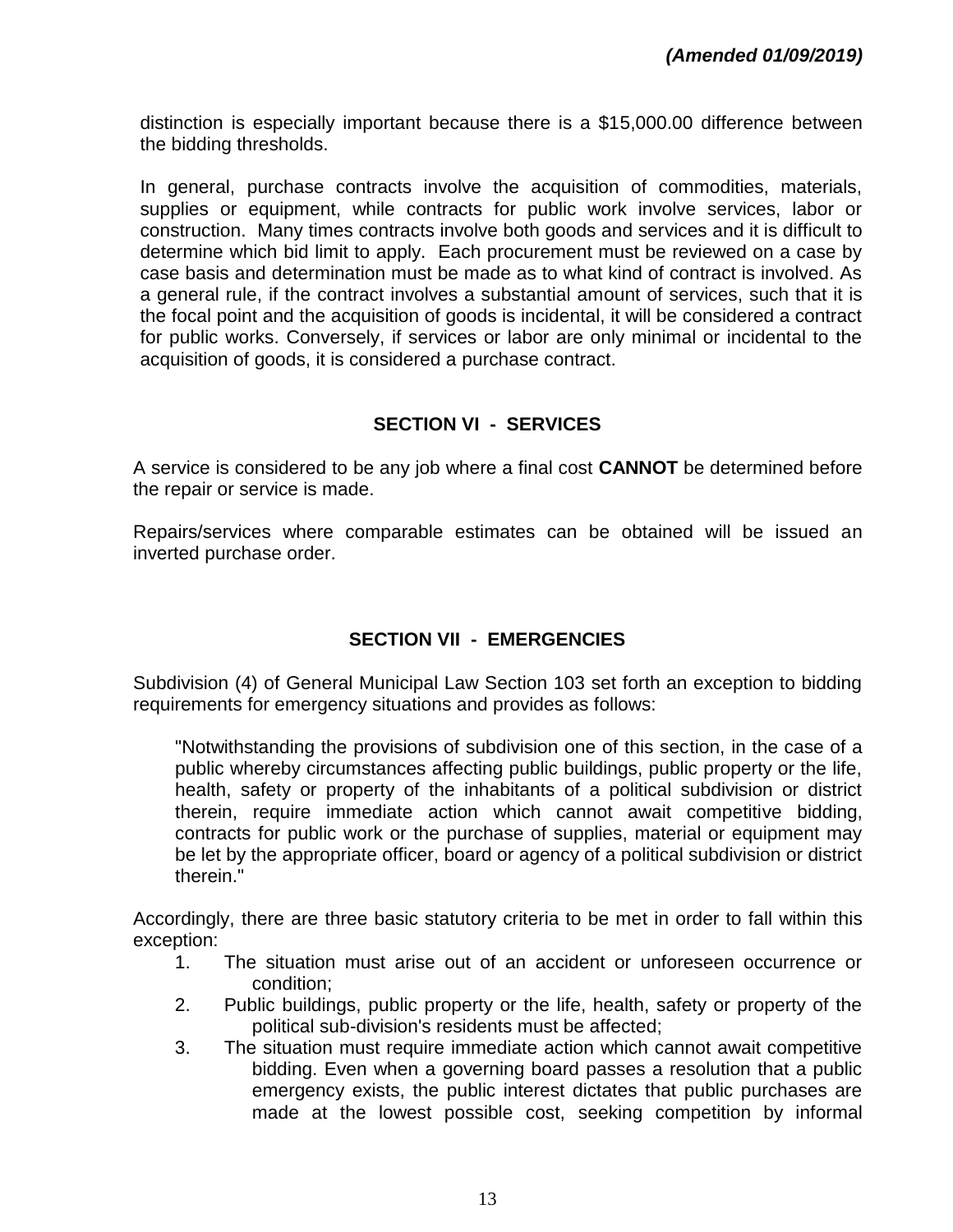solicitation of quotes or otherwise, to the extent practicable under the circumstances.

The Office of the State Comptroller has suggested that, to meet these criteria, there generally must be a present, immediate and existing condition which is creating an imminent danger to public or private property or the life, health or safety of the residents and which makes further delay to comply with competitive bidding requirements unwarranted (1981 Opns St Comp, No. 81-224, P 241). Further, in as much as General Municipal Law Section 103(4) provides that the emergency must arise out of an accident or unforeseen occurrence, it is doubtful that a local government may invoke the emergency provisions in a situation which is the result of inaction or dilatory behavior on the part of officials and which, therefore, could have been foreseen (1978 Opns St Comp No. 78-780, unreported; see Rodin v Director Purchasing, 38 Misc 2d 362, 238 NYS2d d).

Note that, even in an emergency situation, it is in the public interest that purchases be made at the lowest possible cost (Orange Paint v Scaramuccia, 59 AD2d 894, 399 NYS2d 52). Thus, the political subdivision should seek competition by informal solicitation of quotes or otherwise, to the extent practicable under the circumstances.

The law cannot be circumvented by a declaration of an emergency which is caused by lack of planning on the part of a department. A "sudden" emergency arising from the gradual deterioration of a piece of equipment or an out-of-stock condition of a routine supply item, will not withstand the legal scrutiny.

The requesting department should contact the Purchasing Division for the determination that the situation qualifies as an emergency.

When circumstances support an emergency purchase, the requesting department should attempt to locate a source for the goods or services. An attempt should be made to obtain the lowest price from a vendor or contractor who will best meet the requirements. When the supplier and the price have been established, the department head or designee will call the Purchasing Division for emergency purchase procedures.

The Town Board is empowered to designate an "emergency purchase" or "emergency project," and may waive normal bidding requirements. If the emergency designation is approved and certified by the Town Board, the requesting department will submit all original backup information such as the vendors' or contractors' proposed contracts or proposals, quotations, letters, etc. to the Purchasing Division.

#### **SECTION VIII - CANCELLATIONS**

Departments will notify the Comptroller's Office of the complete cancellation of a purchase order, so that the encumbrance may be liquidated.

#### **SECTION IX – PAYMENT PROCESS**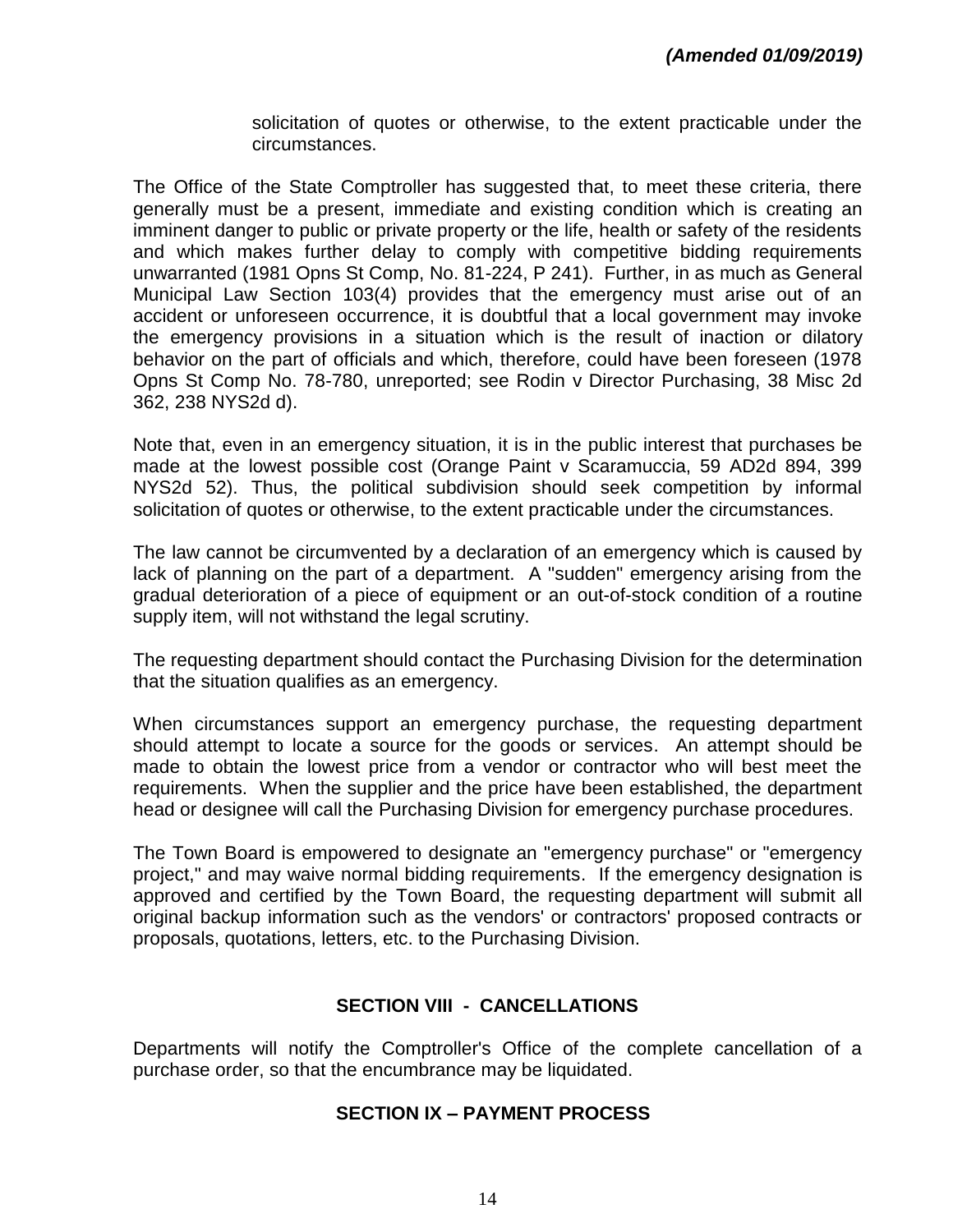## i. **GOODS PURCHASED:**

a. Purchase Order forms will print in the departments after the requisition has been converted to a purchase order. The claim forms can be processed by the department as soon as the invoice has been received.

# ii. **PUBLIC WORKS PROJECTS**:

a. It is the responsibility of the Department Head to have the proper claim form and vendor certifications in order to have payment made.

# **SECTION X - CONTRACT APPROVALS**

# A. **TOWN SUPERVISOR:**

- i. For contract approval, the Town Supervisor is empowered to approve and execute contracts in amounts up to nineteen thousand nine hundred and ninety-nine dollars and ninety-nine cents (\$19,999.99) for budgeted commodities and thirty four thousand nine hundred and ninety-nine dollars and ninety-nine cents (\$34,999.99) for budgeted public works projects. These contracts must involve commodities or projects that have been identified in the adopted current year budget and follow Town Board approved purchasing procedures and New York State GML 103,104. Any new or non-budgeted expenditure must receive Town Board approval, require a budget modification, and Town Board authorization to empower the Town Supervisor to approve and execute the contract(s).
- ii. Project change orders for all departments other than DPW or Highway that do not exceed 5% of original or revised bid, and sole source contracts regardless of the dollar amount, may be approved, in writing, by the Town Supervisor. Any change order exceeding these limits from the original or revised bid requires Town Board approval. DPW and Highway related project change orders that do not exceed 20% of original or revised bid, and sole source contracts regardless of the dollar amount, may be approved, in writing, by the Town Supervisor.

# B. **TOWN BOARD:**

i. The Town Board must approve contracts for execution by the Town Supervisor in amounts over twenty thousand dollars (\$20,000.00) for commodities, as defined by NYS GML and thirty-five thousand dollars (\$35,000.00) for public works projects, and approved in the Town's annual budget.

# C. **NON-DESIGNATED BUDGETED APPROPRIATIONS**

ii. All contracts in amounts over twenty thousand dollars (\$20,000.00) for goods or services, regardless of type, not designated in the Town's annual budget must be approved by the Town Board.

# D. **DESIGNATED BUDGET APPROPRIATIONS**

iii. All designated items or services being purchased, that have been approved in the current year budget, and are of a routine operational need are not subject to Supervisor or Town Board approval. They must however be purchased in accordance with in Town Purchasing procedures and New York State GML 103,104.

# E. **NON-DELEGATION OF AUTHORITY**

iv. Nothing in this statement of policies and procedures shall be construed as delegating the power and authority of the Town Board, to approve contracts for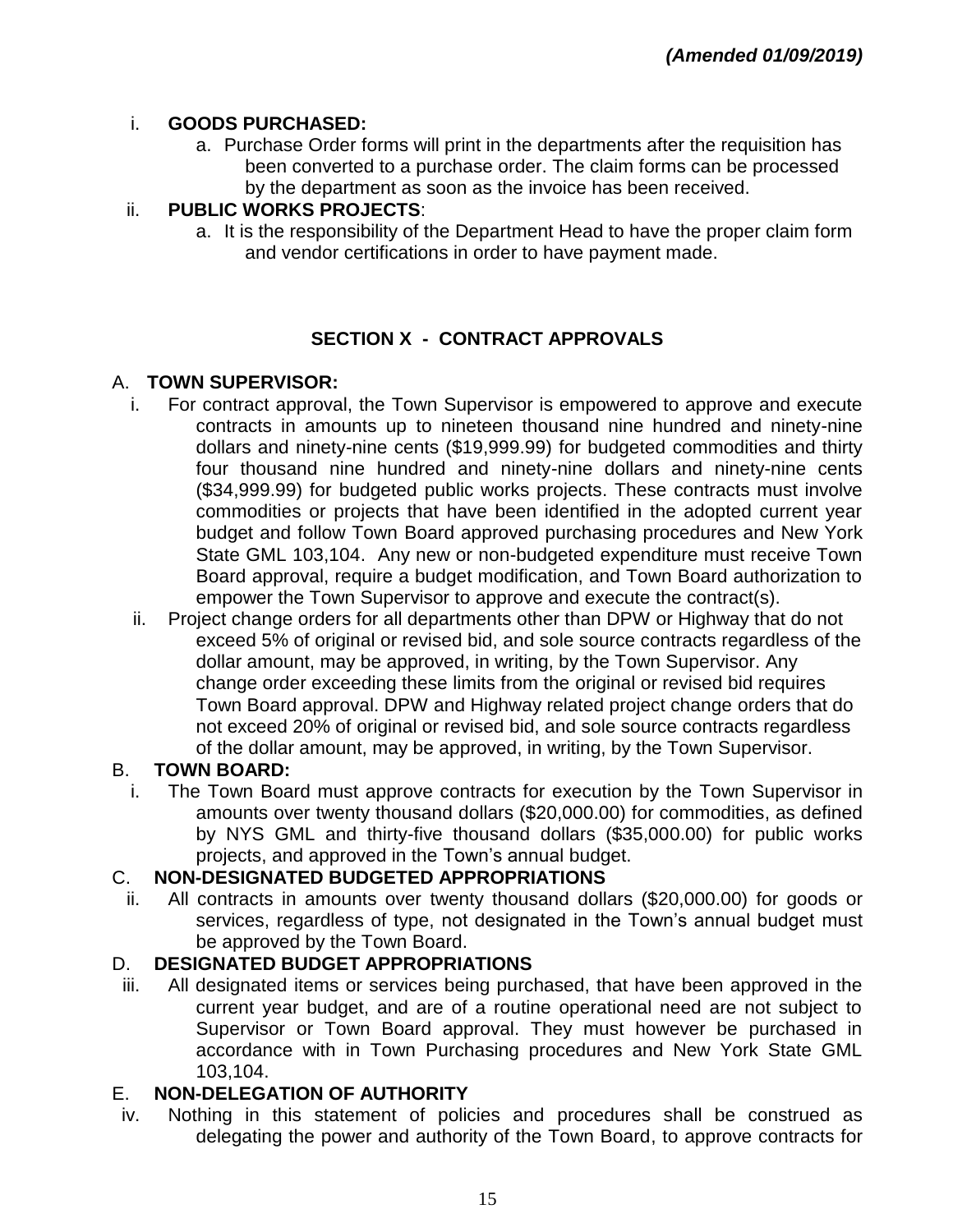any purpose other than the procurement of specific goods and services according the terms of this statement of policies and procedures.

#### **SECTION XI - PROCUREMENT CARDS**

The Town of Bethlehem recognizes that the use of Procurement Cards is a practical alternative to the use of purchase orders or petty cash for high-volume, low-value purchases. The purpose of the Procurement Card program shall be to streamline and simplify the requisitioning, purchasing and payment process for small dollar transactions.

Therefore, the Town Purchasing Division is authorized to implement policies and procedures for the use of Procurement Cards for the purchase of goods or services. Such program shall be designed to shorten the approval process and reduce the paperwork or procurement procedures such as purchase orders, petty cash, check requests and expense reimbursements. Notwithstanding this authority, such policies and procedures must include the following provisions:

- i. Each transaction shall be limited to \$2,000 for Department Heads and \$500 for all other cardholders with each card limited to \$15,000.00 per month. This limit may only be exceeded with prior written approval of the Comptroller or his/her designee.
- ii. Procurement Card(s) may not be used for the following:
	- a. Personal purchases of any kind;
	- b. Cash advances;
	- c. Items requiring technical review or subject to external approval (such as approval of computer equipment purchases);
- iii. Each department which requests Procurement Card(s) must provide:
	- a. Written documentation of how each card will be used;
	- b. An estimate of any time and/or monetary savings generated through the use of each Procurement Card(s);
	- c. Written description of the types of transactions that will be made with each Procurement Card(s);
	- d. Identification of the employee who will be authorized to use each Procurement Card and an explanation as to why such employee should be authorized to use a Procurement Card.
		- i. Such materials and information must be provided for each Procurement Card issued to a department.
- iv. The Division of Purchasing shall also develop internal controls for each department to ensure proper use of each Procurement Card(s). These internal controls shall include the following:
	- a. Dollar limits on each transactions;
	- b. Total monthly spending limits;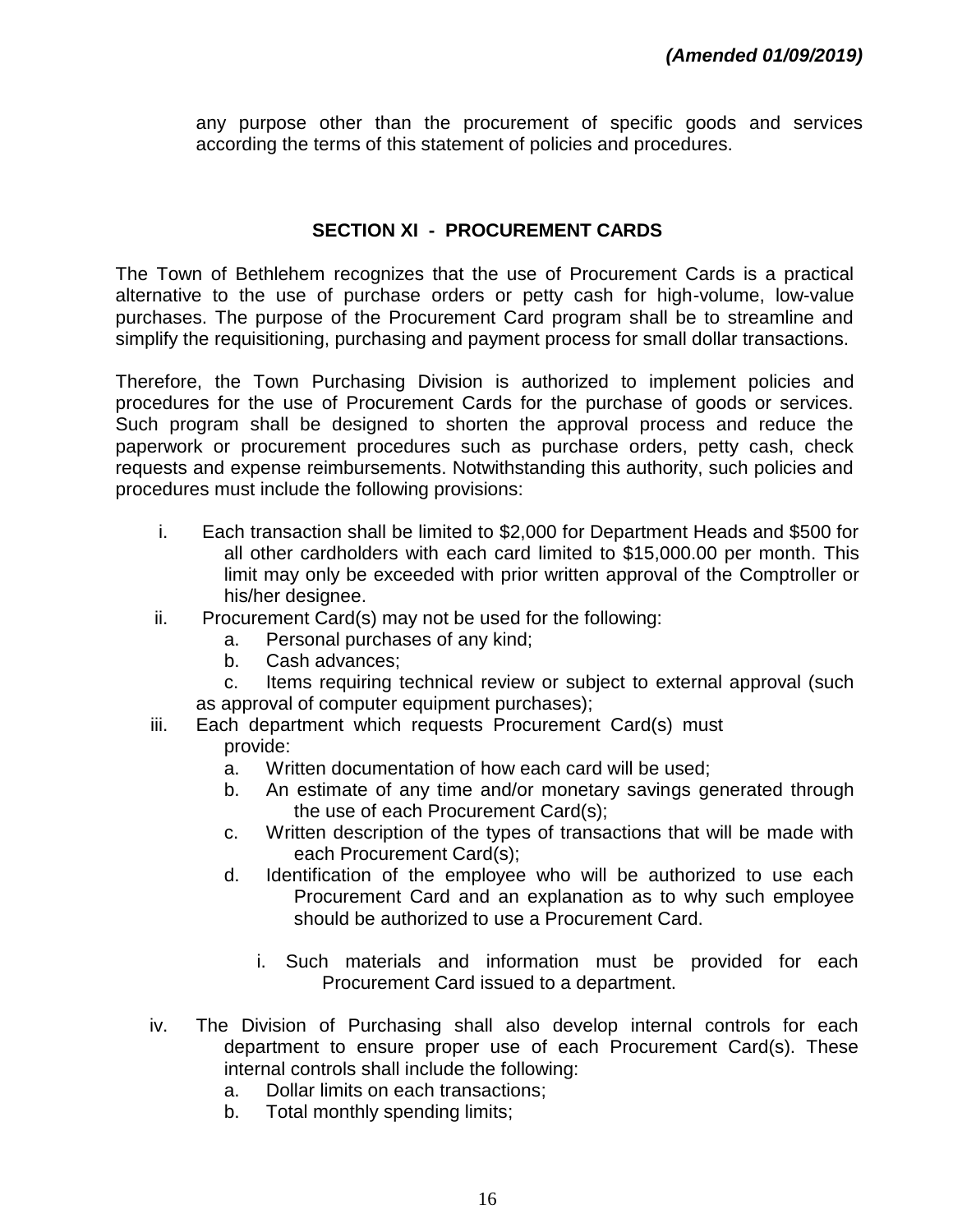- c. The number of transactions allowed per specified time period (limit may be daily, weekly or monthly);
- d. Security measures to prevent theft, loss or unauthorized use, including procedures for obtaining, safeguarding and returning cards;
- e. A system that tracks expenditures as they occur. Such system must give up-to-date information on purchases and funds expended.
- f. The types of goods and services that are not authorized for Procurement Card purchases.
	- i. Such materials and information must be provided for each Procurement Card issued to a department.
- v. The issuance of any Procurement Card(s) to a department must be approved by the Department Head and the Purchasing Division.
- vi. Procurement Card(s) must be kept in a secure (locked) location when not in use.
- vii. Only one employee shall be authorized to use each Procurement Card. Such issuance to a specific employee must be approved by the employee's Department Head and the Purchasing Division. Any unauthorized purchases made with a Procurement Card shall be the responsibility of said employee. Said employee must sign an acknowledgment and disclosure form prior to receiving a Procurement Card.
- viii. All Procurement Card purchases must receive prior approval by the employee's Department Head or his or her designee(s).
- *ix.* Any misuse of the Procurement Card, such as splitting of transactions to avoid purchase limits or payment of sales taxes, or misrepresentation, such as use of card outside of Town business or without knowledge of Department Head, shall require the immediate suspension of all Procurement Card privileges by the individual or relevant department. Any misuse of the Procurement Card or misrepresentation while using a Procurement Card shall be grounds for discipline up to and including termination of employment.
- x. Each employee who is authorized to use a Procurement Card must reconcile their Procurement Card statement and purchases monthly in order to verify that all charges are proper and the correct amounts have been charged. The Comptroller's Office shall determine the dates when such reconciliation statements must be submitted. The employee who is authorized to use a Procurement Card and his/her Department Head or his or her designee shall sign the reconciliation statement to indicate approval and that all charges are proper and the correct amounts have been charged. Such reconciliation **must include receipts** for each use of the Procurement Card and a brief description of the good or service purchased. Original receipts, invoices and credit slips from each purchase must be provided for reconciliation and audits.These documents should be attached to the appropriate monthly statement and retained for review. Upon request, an additional detailed and written explanation must be provided for any use of a Procurement Card.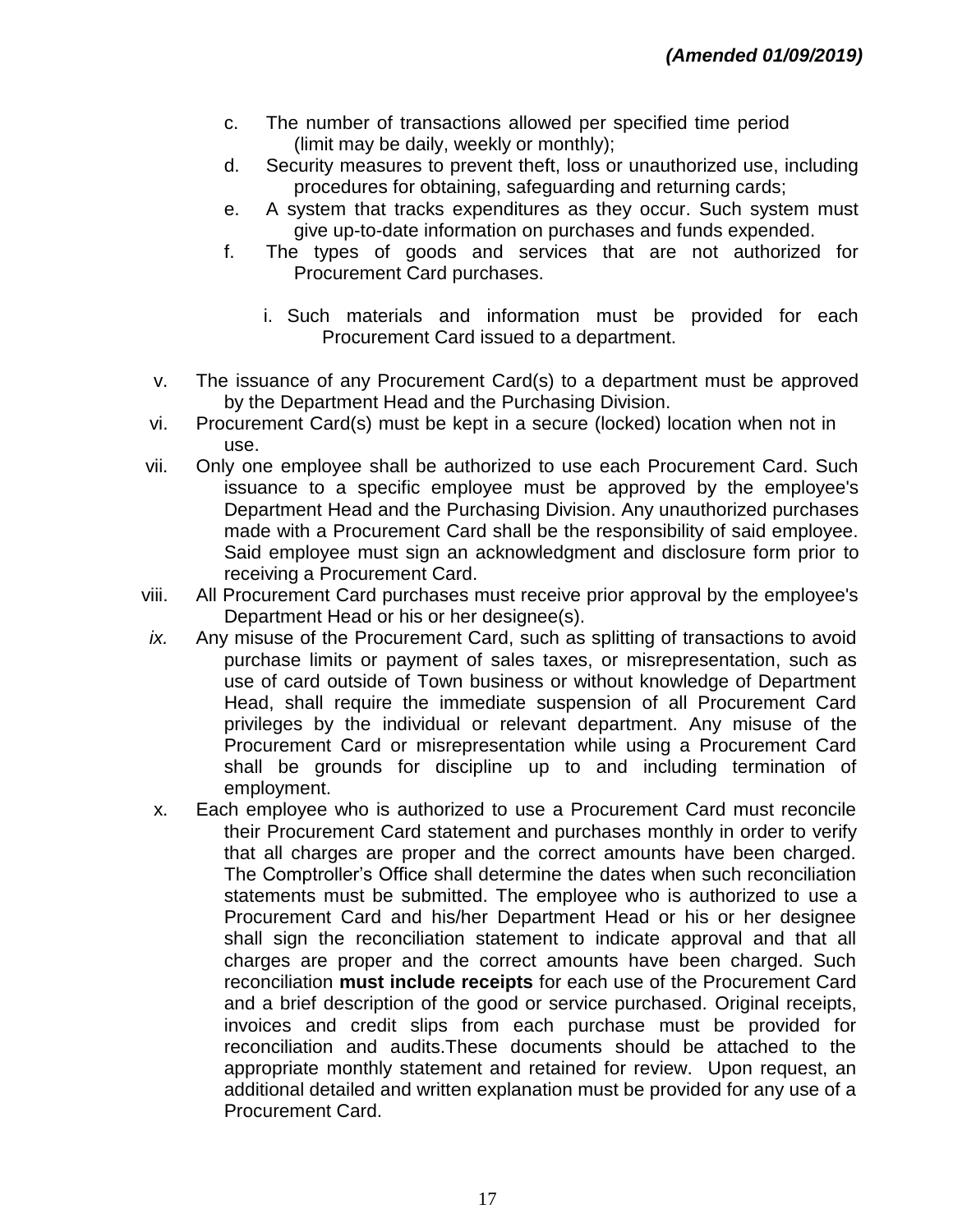- xi. It shall be the responsibility of each employee who is authorized to use a Procurement Card to contact the vendor and/or Procurement Card issuer directly regarding any discrepancies between the receipt and statement. The Comptroller's Office must be notified of any discrepancies.
- xii. The Department Head and/or the Purchasing Division may suspend or revoke the privilege of any employee to use a Procurement Card at any time. Further, the Purchasing Division, with just cause, may suspend the privilege of Procurement Card use for any department. For the purposes of this program, the term, "just cause" includes, but is not limited to, failure to comply with procedures, policies and guidelines regarding the use of Procurement Card(s).
- xiii. In addition to the provisions contained herein and those implemented by the Purchasing Division, a Department Head may implement additional rules regarding the use of Procurement Cards. Such additional rules shall not supersede those policies and procedures implemented by the Purchasing Division or contained herein.

## **SECTION XII - UNAUTHORIZED EXPENDITURES**

Any unauthorized expenditures by a department or individual may become the legal and financial responsibility of the department head or individual.

#### **SECTION XIII - EXCEPTIONS**

"A good faith effort shall be made to obtain the required number of proposals or Quotations." If a town department is unable to obtain the required number of proposals or quotations, the department shall document the attempt made at obtaining the proposals. In no event shall the inability to obtain the Proposals or quotes be a bar to the procurement.

"Except when directed by the Town Board, no solicitation of written proposals or quotations shall be required under the following circumstances:

- i. Emergencies;
- ii. Sole source situations;
- iii. Goods purchased from Agency for the Blind or Handicapped Industries;
- iv. Goods purchased from Correctional Industries; (Section 162 State Finance Law)
- v. Goods or services purchased from another government agency or public jurisdiction within New York State that provides services to municipal governments; (OGS, County Contracts, General Municipal Law 104)
- vi. Contracts let by any state, county or political subdivision or district therein if such contract was let in such a manner that constitutes competitive bidding consistent with state law and made available for use by other governmental entities.
- vii. Goods purchased from surplus government auction;
- viii. Goods or services purchased for less than \$1,000.00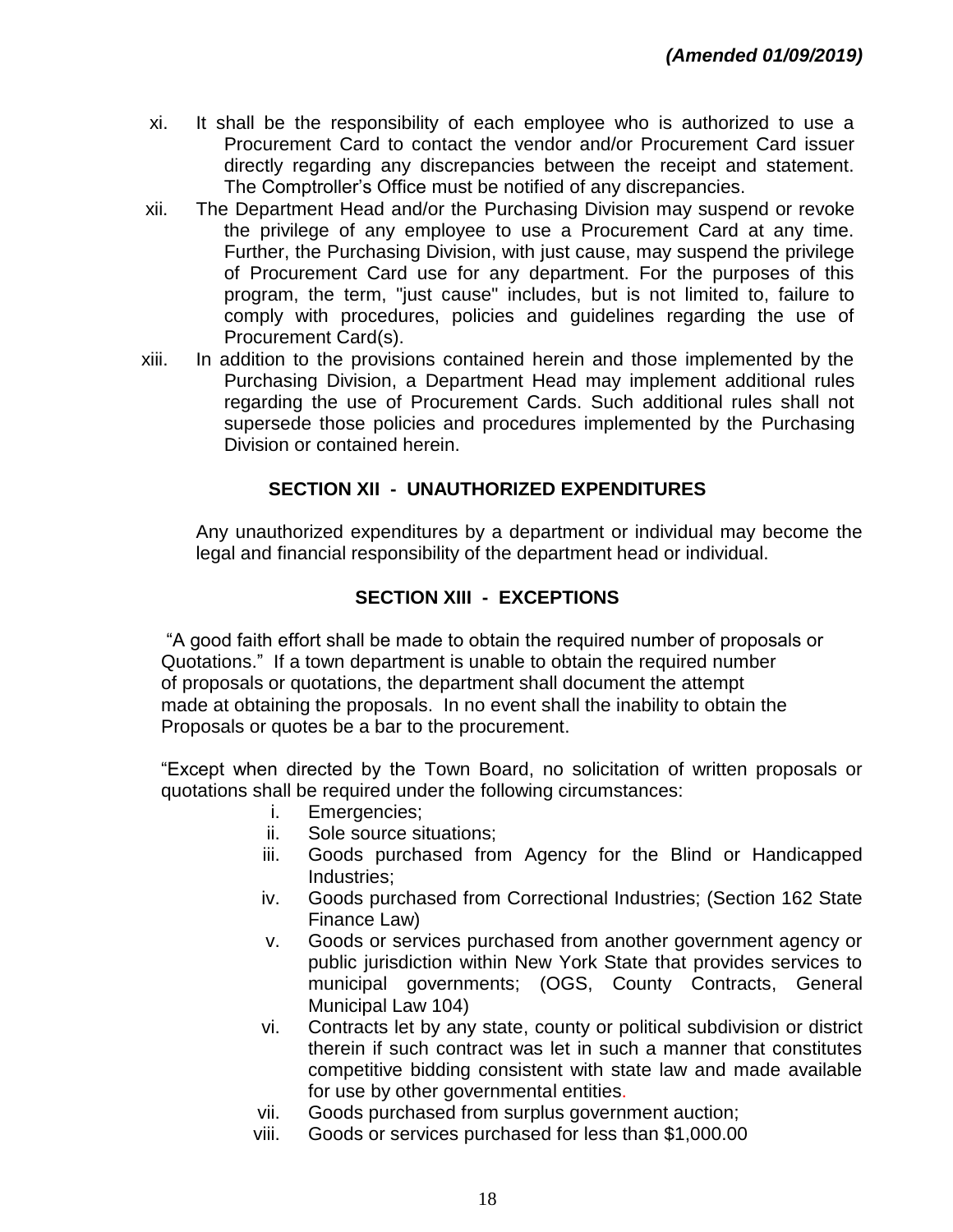"It is generally accepted that goods or services purchased under OGS or NYS. County contracts are of a better value due to volume discounts."

#### **SECTION XIV - PURCHASES FROM OTHER THAN THE LOWEST RESPONSIBLE DOLLAR OFFERER**

General Municipal Law Section 104-b, Subdivision 2 paragraph (e) requires that the policies and procedures "require justification and documentation of any contract awarded to other than the lowest responsible dollar offered, setting forth the reasons such an award furthers the purpose of this section."

Any time a purchase is made from other than the lowest responsible vendor or contractor submitting a quotation or proposal, there must be justification and documentation of the reason why the purchase was in the best interest of the Town and otherwise further the purposes of GML Section 104-b.

#### **SECTION XIVI - E-PROCUREMENT**

The Purchasing Division participates in the ESPG (Empire State Purchasing Group) e-procurement system. This system provides one centralized bidding and registration system for vendors as a single point of contact with broader access to new business opportunities throughout our community. This new system, developed in conjunction with a local company, BidNet, allows the Town and other local municipalities to post invitations to bid, informal quotes, request for proposals, construction notices, addenda and awards all on one centralized system. This type of system saves Town taxpayers money, expands economic opportunities for businesses throughout the Town, reduces time spent acquiring goods, and improves the customer service levels of the Town purchasing function.

# **Town of Bethlehem**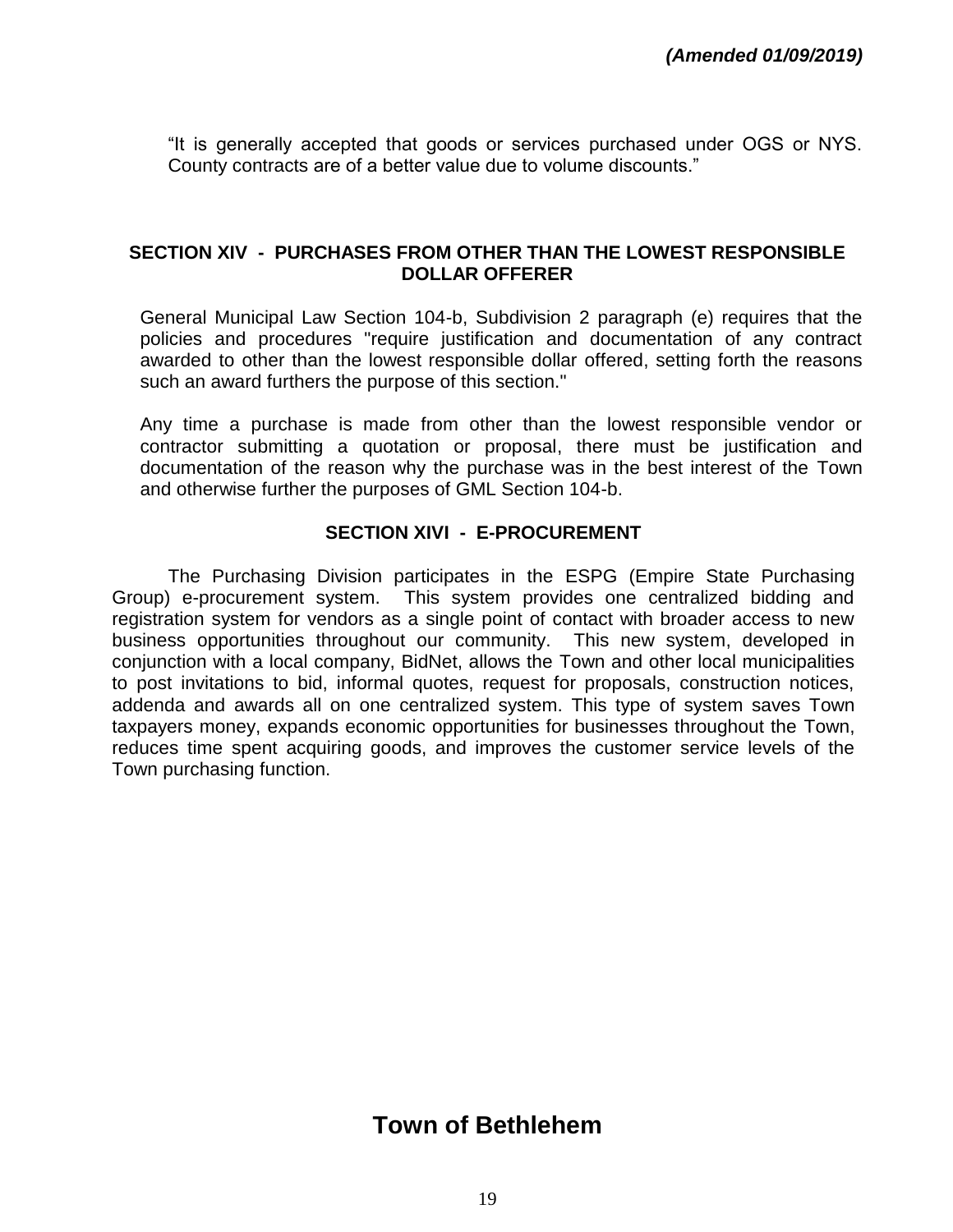# **Purchasing Division Sole Source Justification**

*Procurement Policy, Section IV: Sole Source Procurements*

A sole source procurement is justified when there is only one good or service that can reasonably meet the need *and* there is only one vendor who can provide the good or service.

| $\begin{tabular}{ccccccccc} \multicolumn{2}{c }{\textbf{1} & \textbf{2} & \textbf{3} & \textbf{4} & \textbf{5} & \textbf{5} & \textbf{6} & \textbf{6} & \textbf{7} & \textbf{8} & \textbf{8} & \textbf{9} & \textbf{10} & \textbf{10} & \textbf{10} & \textbf{10} & \textbf{10} & \textbf{10} & \textbf{10} & \textbf{10} & \textbf{10} & \textbf{10} & \textbf{10} & \textbf{10} & \textbf{10} & \textbf{10} & \textbf{$ |  |
|---------------------------------------------------------------------------------------------------------------------------------------------------------------------------------------------------------------------------------------------------------------------------------------------------------------------------------------------------------------------------------------------------------------------------|--|
|                                                                                                                                                                                                                                                                                                                                                                                                                           |  |
|                                                                                                                                                                                                                                                                                                                                                                                                                           |  |
|                                                                                                                                                                                                                                                                                                                                                                                                                           |  |

Describe in detail the products and/or services to be procured:

Detail how this/ these produce(s) meet(s) your needs. Define the unique benefits to the of the item as compared to other products in the marketplace. Show that no other product provides substantially equivalent or similar benefits and that, considering the benefits received, the cost of the item is reasonable in comparison to other products in the marketplace. (Attach a separate page if needed)

| Vendor Name:                                                                      |                                                                                                                      |  |  |  |  |  |
|-----------------------------------------------------------------------------------|----------------------------------------------------------------------------------------------------------------------|--|--|--|--|--|
| Vendor Address:                                                                   | <u> 1980 - Jan Samuel Barbara, margaret e populari e populari e populari e populari e populari e populari e popu</u> |  |  |  |  |  |
| Phone:                                                                            |                                                                                                                      |  |  |  |  |  |
| Fax:                                                                              |                                                                                                                      |  |  |  |  |  |
|                                                                                   |                                                                                                                      |  |  |  |  |  |
| Estimated Total Dollars for this procurement: \$_________________________________ |                                                                                                                      |  |  |  |  |  |